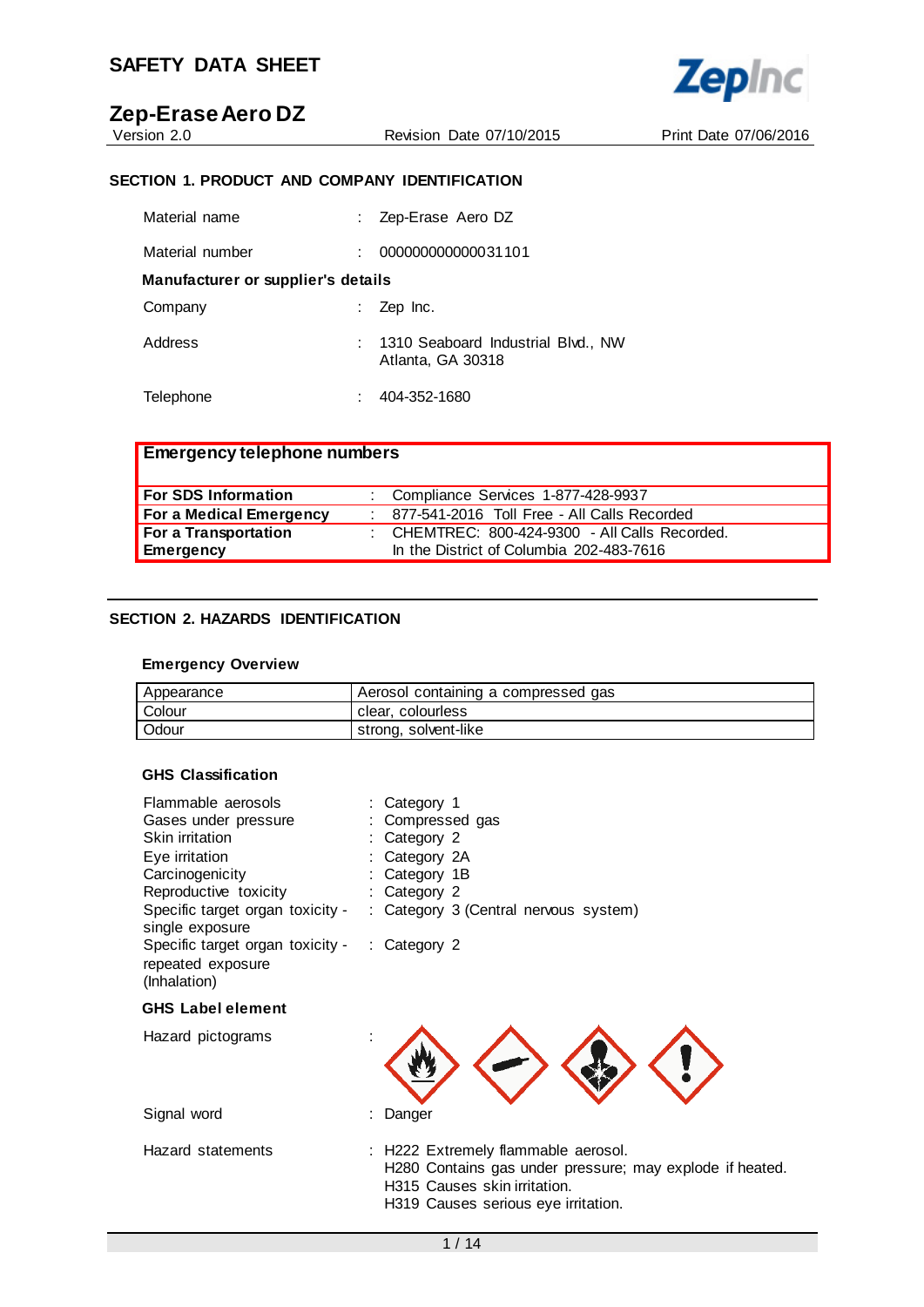

# **Zep-Erase Aero DZ**

| Version 2.0                     | Revision Date 07/10/2015                                                                                                                                                                                                                                                                                                                                                           | Print Date 07/06/2016 |
|---------------------------------|------------------------------------------------------------------------------------------------------------------------------------------------------------------------------------------------------------------------------------------------------------------------------------------------------------------------------------------------------------------------------------|-----------------------|
|                                 | H336 May cause drowsiness or dizziness.<br>H350 May cause cancer.                                                                                                                                                                                                                                                                                                                  |                       |
|                                 | H361 Suspected of damaging fertility or the unborn child.<br>H373 May cause damage to organs through prolonged or<br>repeated exposure if inhaled.                                                                                                                                                                                                                                 |                       |
| Precautionary statements        | : Prevention:<br>P201 Obtain special instructions before use.<br>P202 Do not handle until all safety precautions have been read                                                                                                                                                                                                                                                    |                       |
|                                 | and understood.<br>P210 Keep away from heat/sparks/open flames/hot surfaces.                                                                                                                                                                                                                                                                                                       |                       |
|                                 | No smoking.<br>P211 Do not spray on an open flame or other ignition source.<br>P251 Pressurized container: Do not pierce or burn, even after                                                                                                                                                                                                                                       |                       |
|                                 | use.<br>P260 Do not breathe dust/fume/gas/mist/vapours/spray.<br>P264 Wash skin thoroughly after handling.                                                                                                                                                                                                                                                                         |                       |
|                                 | P271 Use only outdoors or in a well-ventilated area.<br>P280 Wear eye protection/ face protection.<br>P280 Wear protective gloves.                                                                                                                                                                                                                                                 |                       |
|                                 | P281 Use personal protective equipment as required.<br>Response:                                                                                                                                                                                                                                                                                                                   |                       |
|                                 | P302 + P352 IF ON SKIN: Wash with plenty of soap and water.<br>P304 + P340 + P312 IF INHALED: Remove victim to fresh air<br>and keep at rest in a position comfortable for breathing. Call a<br>POISON CENTER or doctor/ physician if you feel unwell.<br>P305 + P351 + P338 IF IN EYES: Rinse cautiously with water<br>for several minutes. Remove contact lenses, if present and |                       |
|                                 | easy to do. Continue rinsing.<br>P308 + P313 IF exposed or concerned: Get medical advice/<br>attention.                                                                                                                                                                                                                                                                            |                       |
|                                 | P332 + P313 If skin irritation occurs: Get medical advice/<br>attention.                                                                                                                                                                                                                                                                                                           |                       |
|                                 | P337 + P313 If eye irritation persists: Get medical advice/<br>attention.<br>P362 Take off contaminated clothing and wash before reuse.                                                                                                                                                                                                                                            |                       |
|                                 | Storage:<br>P405 Store locked up.                                                                                                                                                                                                                                                                                                                                                  |                       |
|                                 | P410 + P412 Protect from sunlight. Do not expose to<br>temperatures exceeding 50 °C/ 122 °F.<br>P403 Store in a well-ventilated place.                                                                                                                                                                                                                                             |                       |
|                                 | Disposal:<br>Dispose of contents/container in accordance with local<br>regulation.                                                                                                                                                                                                                                                                                                 |                       |
| <b>Potential Health Effects</b> |                                                                                                                                                                                                                                                                                                                                                                                    |                       |
| Carcinogenicity:                |                                                                                                                                                                                                                                                                                                                                                                                    |                       |
| <b>IARC</b>                     | Group 2A: Probably carcinogenic to humans<br>tetrachloroethylene                                                                                                                                                                                                                                                                                                                   | 127-18-4              |
| <b>ACGIH</b>                    | Confirmed animal carcinogen with unknown relevance to<br>humans                                                                                                                                                                                                                                                                                                                    | 127-18-4              |
| <b>OSHA</b>                     | tetrachloroethylene<br>No component of this product present at levels greater than or<br>equal to 0.1% is identified as a carcinogen or potential                                                                                                                                                                                                                                  |                       |
| <b>NTP</b>                      | carcinogen by OSHA.<br>Reasonably anticipated to be a human carcinogen                                                                                                                                                                                                                                                                                                             |                       |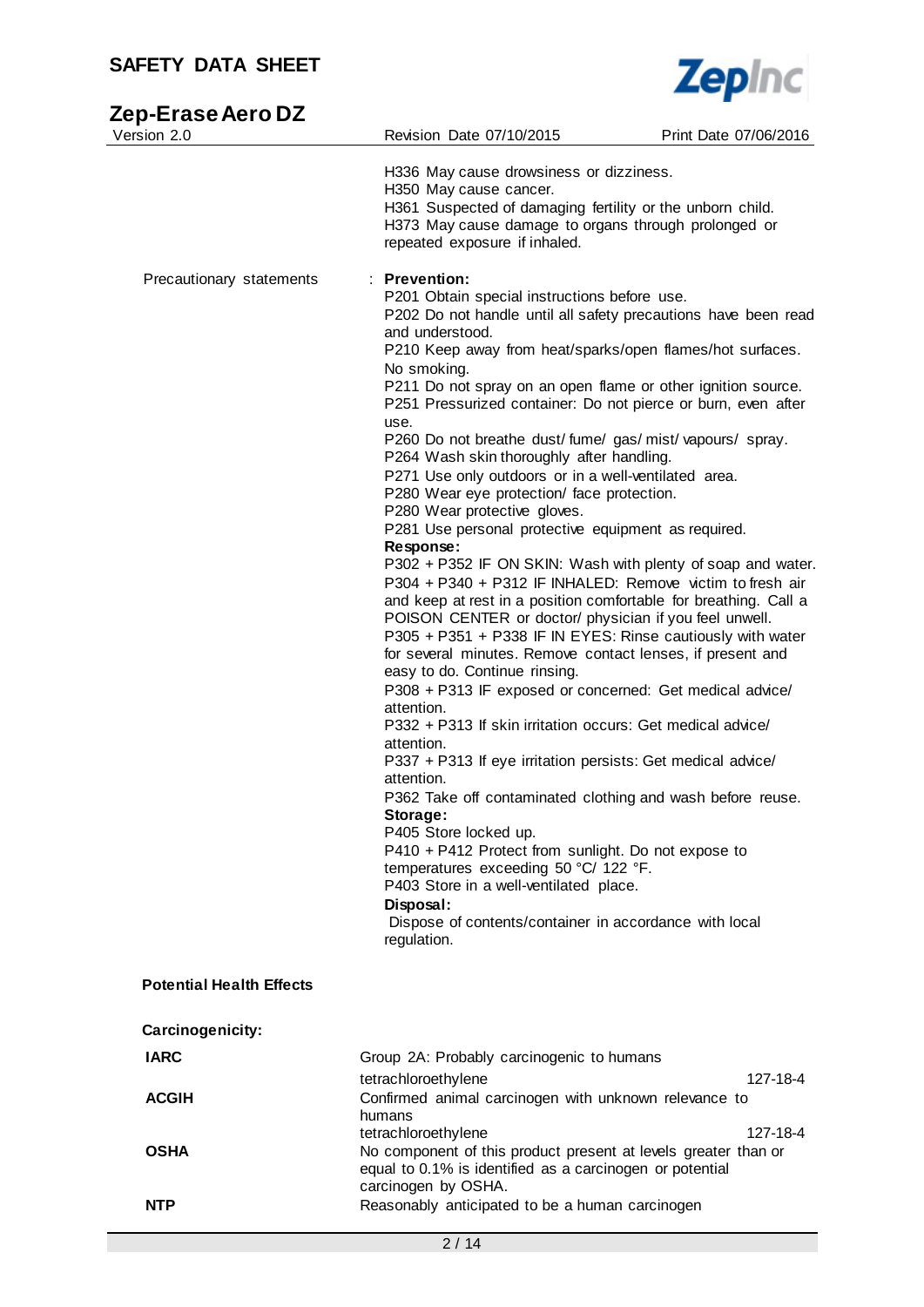

# **Zep-Erase Aero DZ**

Revision Date 07/10/2015 Print Date 07/06/2016

tetrachloroethylene 127-18-4

## **SECTION 3. COMPOSITION/INFORMATION ON INGREDIENTS**

Substance / Mixture : Mixture

### **Hazardous components**

| <b>Chemical Name</b>         | CAS-No.          | Concentration [%] |
|------------------------------|------------------|-------------------|
| tetrachloroethylene          | 127-18-4         | $>= 30 - 50$      |
| toluene                      | 108-88-3         | $>= 20 - 30$      |
| ethanol                      | 64-17-5          | $>= 10 - 20$      |
| butanone                     | 78-93-3          | $>= 5 - < 10$     |
| carbon dioxide               | 124-38-9         | $>= 1 - 5$        |
| Alcohols, C9-11, ethoxylated | Alcohols, C9-11, | $>= 1 - 5$        |
|                              | ethoxylated      |                   |

### **SECTION 4. FIRST AID MEASURES**

| General advice          | : Move out of dangerous area.<br>Show this safety data sheet to the doctor in attendance.<br>Do not leave the victim unattended.                                                                                                                                           |
|-------------------------|----------------------------------------------------------------------------------------------------------------------------------------------------------------------------------------------------------------------------------------------------------------------------|
| If inhaled              | : Consult a physician after significant exposure.<br>If unconscious place in recovery position and seek medical<br>advice.                                                                                                                                                 |
| In case of skin contact | : If skin irritation persists, call a physician.<br>Wash off immediately with plenty of water for at least 15<br>minutes.<br>If on clothes, remove clothes.                                                                                                                |
| In case of eye contact  | : Remove contact lenses.<br>Protect unharmed eye.<br>Keep eye wide open while rinsing.<br>If eye irritation persists, consult a specialist.<br>If in eyes, rinse with water for 15 minutes.                                                                                |
| If swallowed            | : Keep respiratory tract clear.<br>Never give anything by mouth to an unconscious person.<br>If symptoms persist, call a physician.<br>DO NOT induce vomiting unless directed to do so by a<br>physician or poison control center.<br>Take victim immediately to hospital. |

#### **SECTION 5. FIREFIGHTING MEASURES**

| Suitable extinguishing media | : Alcohol-resistant foam<br>Carbon dioxide (CO2)<br>Dry chemical<br>Water spray jet |
|------------------------------|-------------------------------------------------------------------------------------|
| Unsuitable extinguishing     | : High volume water jet                                                             |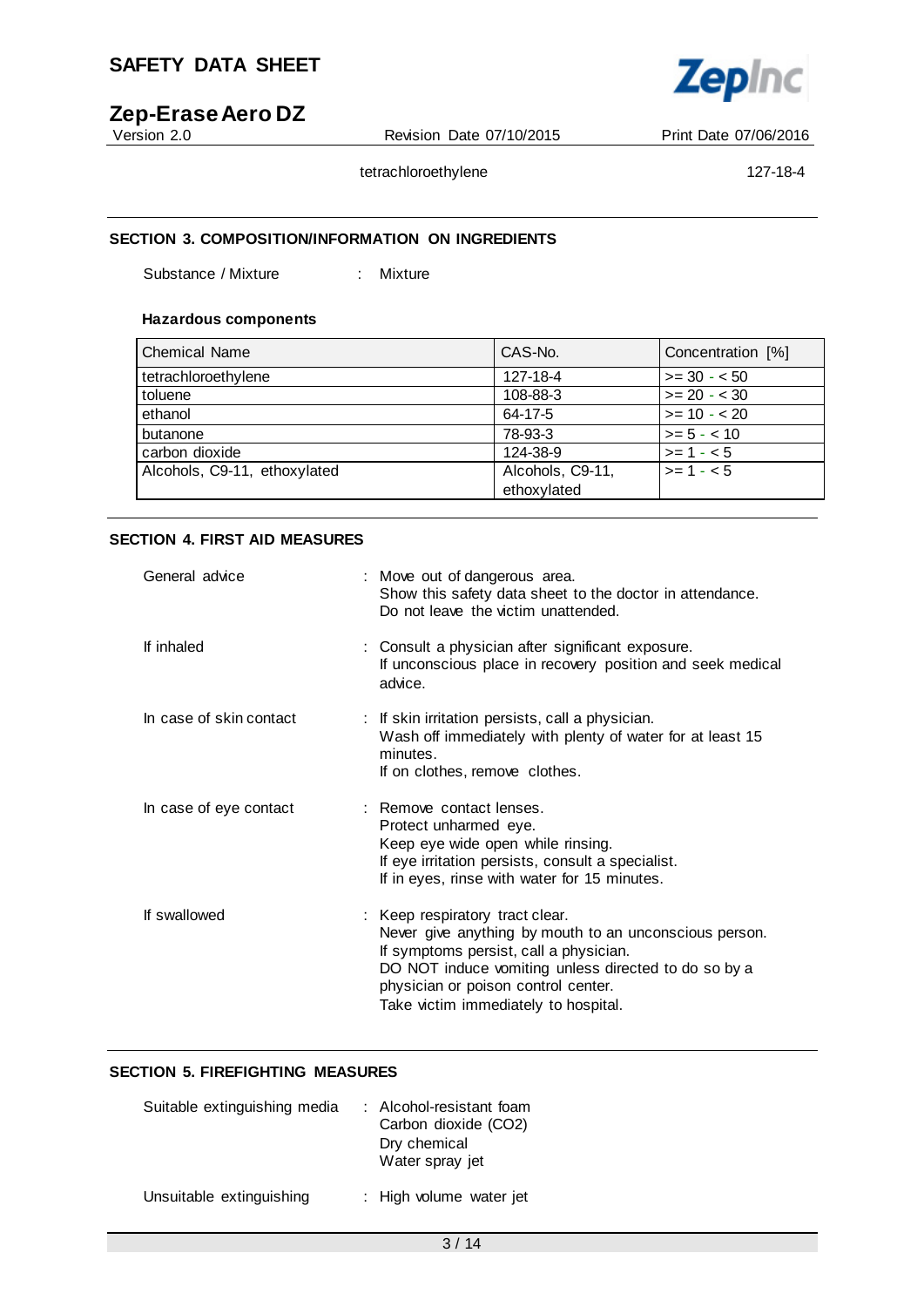# **Zep-Erase Aero DZ**

**Zepinc** 

| media                                            |                                                                                                                                                                                                                                                                                                                                                                                          |
|--------------------------------------------------|------------------------------------------------------------------------------------------------------------------------------------------------------------------------------------------------------------------------------------------------------------------------------------------------------------------------------------------------------------------------------------------|
| Specific hazards during<br>firefighting          | : Do not allow run-off from fire fighting to enter drains or water<br>courses.                                                                                                                                                                                                                                                                                                           |
| Hazardous combustion<br>products                 | : Carbon dioxide (CO2)<br>Carbon monoxide<br>Smoke<br>Chlorine compounds                                                                                                                                                                                                                                                                                                                 |
| Specific extinguishing<br>methods                | : Use extinguishing measures that are appropriate to local<br>circumstances and the surrounding environment.                                                                                                                                                                                                                                                                             |
| Further information                              | : Collect contaminated fire extinguishing water separately. This<br>must not be discharged into drains.<br>Fire residues and contaminated fire extinguishing water must<br>be disposed of in accordance with local regulations.<br>For safety reasons in case of fire, cans should be stored<br>separately in closed containments.<br>Use a water spray to cool fully closed containers. |
| Special protective equipment<br>for firefighters | : Wear self-contained breathing apparatus for firefighting if<br>necessary.                                                                                                                                                                                                                                                                                                              |

#### **SECTION 6. ACCIDENTAL RELEASE MEASURES**

| Personal precautions,<br>protective equipment and<br>emergency procedures | : Use personal protective equipment.<br>Ensure adequate ventilation.<br>Remove all sources of ignition.<br>Evacuate personnel to safe areas.<br>Beware of vapours accumulating to form explosive<br>concentrations. Vapours can accumulate in low areas. |
|---------------------------------------------------------------------------|----------------------------------------------------------------------------------------------------------------------------------------------------------------------------------------------------------------------------------------------------------|
| Environmental precautions                                                 | : Prevent product from entering drains.<br>Prevent further leakage or spillage if safe to do so.<br>If the product contaminates rivers and lakes or drains inform<br>respective authorities.                                                             |
| Methods and materials for<br>containment and cleaning up                  | : Soak up with inert absorbent material (e.g. sand, silica gel,<br>acid binder, universal binder, sawdust).<br>Sweep up or vacuum up spillage and collect in suitable<br>container for disposal.                                                         |

## **SECTION 7. HANDLING AND STORAGE**

| Advice on safe handling | : Avoid exposure - obtain special instructions before use.<br>Avoid contact with skin and eyes.<br>For personal protection see section 8.<br>Smoking, eating and drinking should be prohibited in the<br>application area.<br>Take precautionary measures against static discharges.<br>Provide sufficient air exchange and/or exhaust in work rooms.<br>Open drum carefully as content may be under pressure.<br>Always replace cap after use. |
|-------------------------|-------------------------------------------------------------------------------------------------------------------------------------------------------------------------------------------------------------------------------------------------------------------------------------------------------------------------------------------------------------------------------------------------------------------------------------------------|
|                         |                                                                                                                                                                                                                                                                                                                                                                                                                                                 |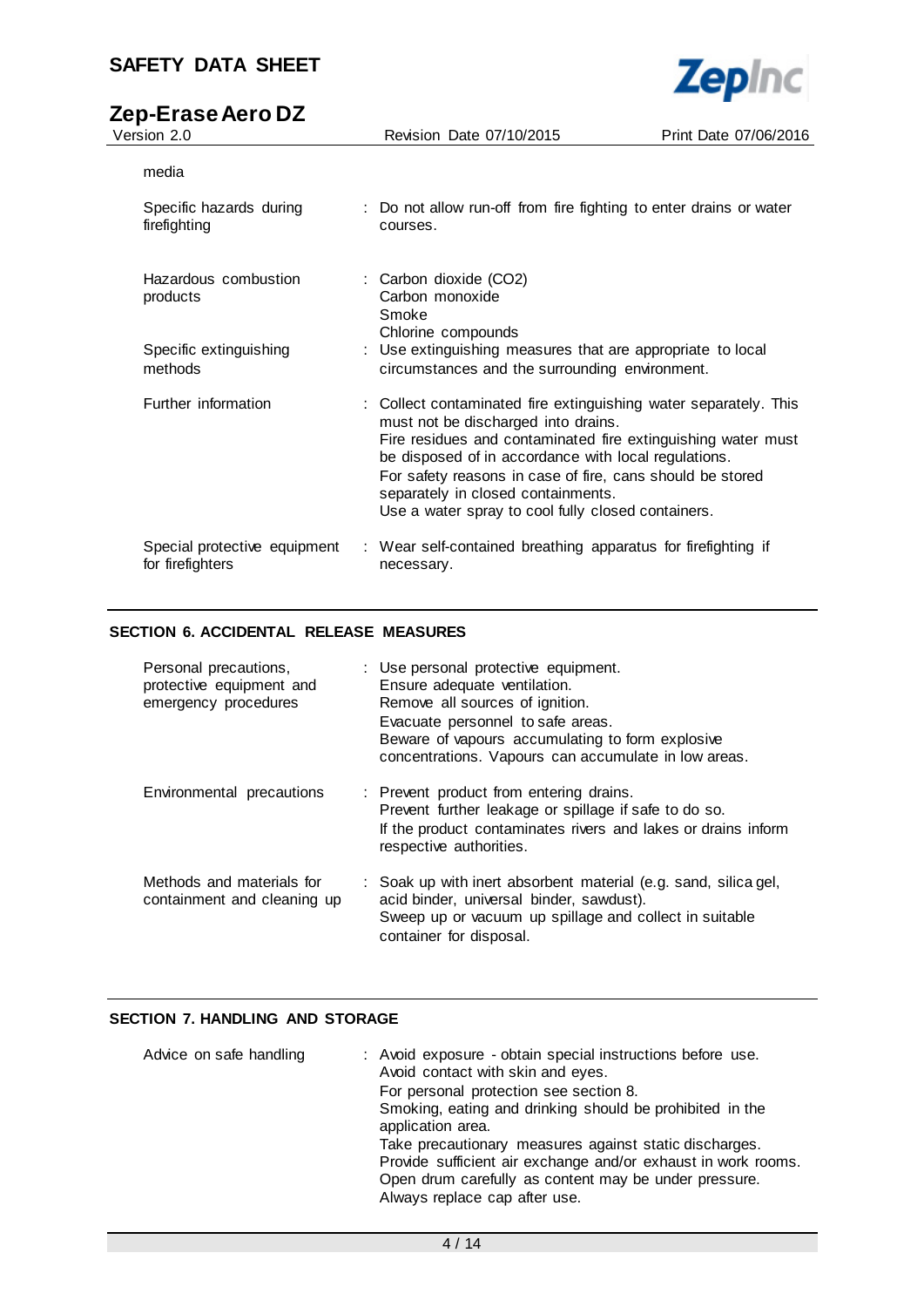

# **Zep-Erase Aero DZ**

| Version 2.0                 | Revision Date 07/10/2015                                                                                                                                                                                                                                                                                                                                                                                                                                                                                               | Print Date 07/06/2016 |
|-----------------------------|------------------------------------------------------------------------------------------------------------------------------------------------------------------------------------------------------------------------------------------------------------------------------------------------------------------------------------------------------------------------------------------------------------------------------------------------------------------------------------------------------------------------|-----------------------|
|                             | Dispose of rinse water in accordance with local and national<br>regulations.<br>Do not breathe vapours or spray mist.                                                                                                                                                                                                                                                                                                                                                                                                  |                       |
| Conditions for safe storage | : BEWARE: Aerosol is pressurized. Keep away from direct sun<br>exposure and temperatures over 50 °C. Do not open by force<br>or throw into fire even after use. Do not spray on flames or<br>red-hot objects.<br>No smoking.<br>Containers which are opened must be carefully resealed and<br>kept upright to prevent leakage.<br>Observe label precautions.<br>Keep in a dry, cool and well-ventilated place.<br>Electrical installations / working materials must comply with<br>the technological safety standards. |                       |
| Materials to avoid          | Oxidizing agents                                                                                                                                                                                                                                                                                                                                                                                                                                                                                                       |                       |

## **SECTION 8. EXPOSURE CONTROLS/PERSONAL PROTECTION**

## **Components with workplace control parameters**

| Components          | CAS-No.        | Value type<br>(Form of<br>exposure) | Control<br>parameters /<br>Permissible<br>concentration | <b>Basis</b>        |
|---------------------|----------------|-------------------------------------|---------------------------------------------------------|---------------------|
| tetrachloroethylene | $127 - 18 - 4$ | <b>TWA</b>                          | 25 ppm                                                  | <b>ACGIH</b>        |
|                     |                | <b>STEL</b>                         | <b>100 ppm</b>                                          | <b>ACGIH</b>        |
|                     |                | <b>TWA</b>                          | 100 ppm                                                 | OSHA <sub>Z-2</sub> |
|                     |                | <b>CEIL</b>                         | 200 ppm                                                 | <b>OSHA Z-2</b>     |
|                     |                | Peak                                | 300 ppm                                                 | <b>OSHA Z-2</b>     |
|                     |                | <b>TWA</b>                          | 25 ppm<br>170 mg/m3                                     | <b>OSHA P0</b>      |
| toluene             | 108-88-3       | <b>TWA</b>                          | 20 ppm                                                  | <b>ACGIH</b>        |
|                     |                | <b>TWA</b>                          | 100 ppm<br>375 mg/m3                                    | <b>NIOSH REL</b>    |
|                     |                | <b>ST</b>                           | 150 ppm<br>560 mg/m3                                    | <b>NIOSH REL</b>    |
|                     |                | <b>TWA</b>                          | <b>200 ppm</b>                                          | <b>OSHA Z-2</b>     |
|                     |                | <b>CEIL</b>                         | 300 ppm                                                 | OSHA <sub>Z-2</sub> |
|                     |                | Peak                                | 500 ppm                                                 | <b>OSHA Z-2</b>     |
|                     |                | <b>TWA</b>                          | <b>100 ppm</b><br>375 mg/m3                             | <b>OSHA P0</b>      |
|                     |                | <b>STEL</b>                         | <b>150 ppm</b><br>560 mg/m3                             | <b>OSHA P0</b>      |
| ethanol             | 64-17-5        | <b>TWA</b>                          | 1,000 ppm                                               | <b>ACGIH</b>        |
|                     |                | <b>TWA</b>                          | 1,000 ppm<br>1,900 mg/m3                                | <b>NIOSH REL</b>    |
|                     |                | <b>TWA</b>                          | 1,000 ppm<br>1,900 mg/m3                                | <b>OSHA Z-1</b>     |
|                     |                | <b>TWA</b>                          | 1,000 ppm<br>1,900 mg/m3                                | <b>OSHA P0</b>      |
| butanone            | 78-93-3        | <b>TWA</b>                          | 200 ppm                                                 | <b>ACGIH</b>        |
|                     |                | <b>STEL</b>                         | 300 ppm                                                 | <b>ACGIH</b>        |
|                     |                | <b>TWA</b>                          | 200 ppm                                                 | <b>NIOSH REL</b>    |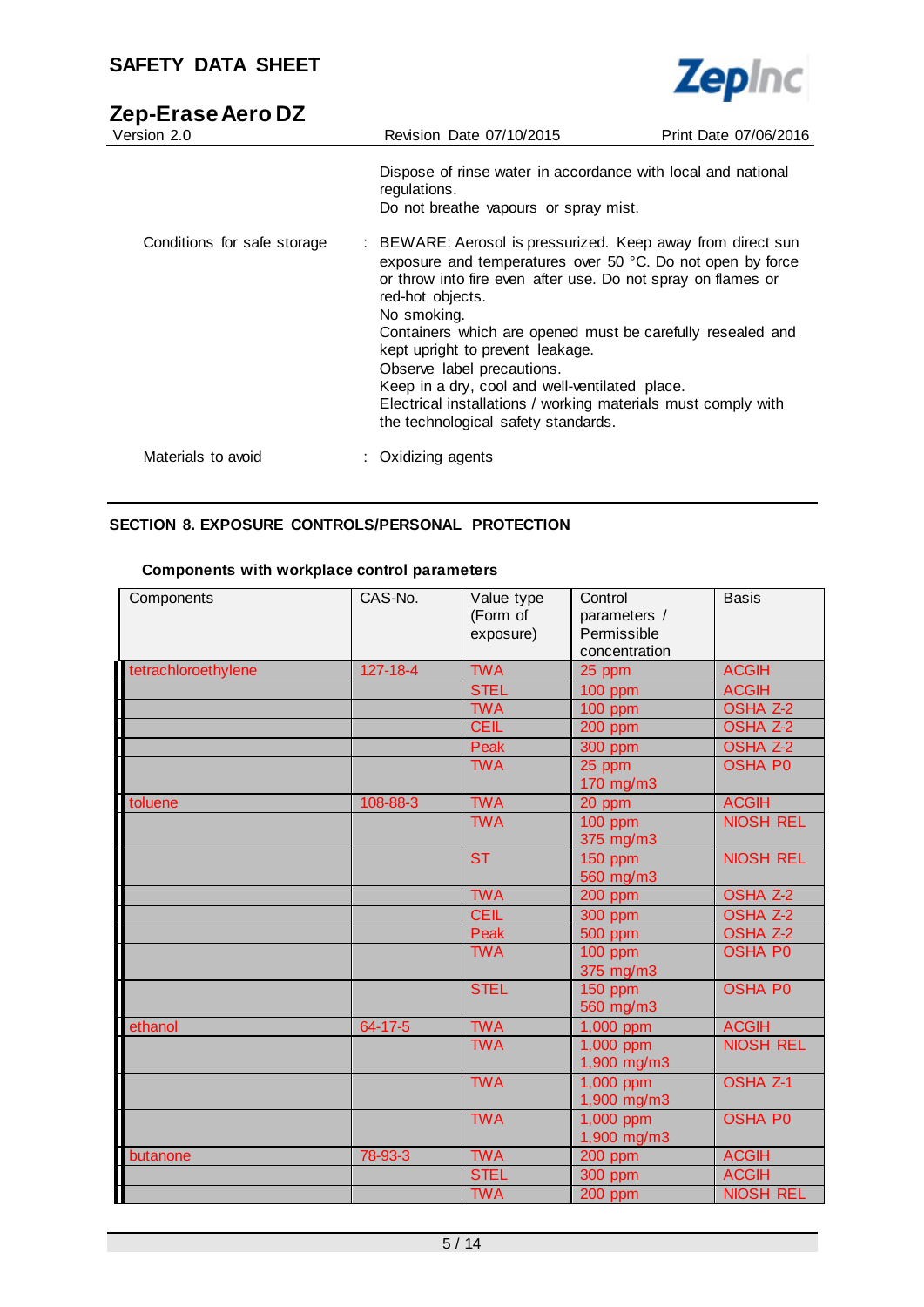

Revision Date 07/10/2015 Print Date 07/06/2016

|                |          |             | 590 mg/m3    |                  |
|----------------|----------|-------------|--------------|------------------|
|                |          | <b>ST</b>   | 300 ppm      | <b>NIOSH REL</b> |
|                |          |             | 885 mg/m3    |                  |
|                |          | <b>TWA</b>  | 200 ppm      | <b>OSHA Z-1</b>  |
|                |          |             | 590 mg/m3    |                  |
|                |          | <b>TWA</b>  | 200 ppm      | <b>OSHA P0</b>   |
|                |          |             | 590 mg/m3    |                  |
|                |          | <b>STEL</b> | 300 ppm      | <b>OSHA P0</b>   |
|                |          |             | 885 mg/m3    |                  |
| carbon dioxide | 124-38-9 | <b>TWA</b>  | 5,000 ppm    | <b>ACGIH</b>     |
|                |          | <b>STEL</b> | 30,000 ppm   | <b>ACGIH</b>     |
|                |          | <b>TWA</b>  | 5,000 ppm    | <b>NIOSH REL</b> |
|                |          |             | 9,000 mg/m3  |                  |
|                |          | <b>ST</b>   | 30,000 ppm   | <b>NIOSH REL</b> |
|                |          |             | 54,000 mg/m3 |                  |
|                |          | <b>TWA</b>  | 5,000 ppm    | <b>OSHA Z-1</b>  |
|                |          |             | 9,000 mg/m3  |                  |
|                |          | <b>TWA</b>  | 10,000 ppm   | <b>OSHA P0</b>   |
|                |          |             | 18,000 mg/m3 |                  |
|                |          | <b>STEL</b> | 30,000 ppm   | <b>OSHA P0</b>   |
|                |          |             | 54,000 mg/m3 |                  |

## **Biological occupational exposure limits**

| Component               | CAS-No.  | Control      | Biological  | Sampling   | Permissible   | <b>Basis</b>     |
|-------------------------|----------|--------------|-------------|------------|---------------|------------------|
|                         |          | parameters   | specimen    | time       | concentration |                  |
| <b>TETRACHLOROETHEN</b> | 127-18-4 | Tetrachloroe | In blood    | Prior to   | $0.5$ mg/l    | <b>ACGIH BEI</b> |
| E                       |          | thylene      |             | shift (16  |               |                  |
|                         |          |              |             | hours      |               |                  |
|                         |          |              |             | after      |               |                  |
|                         |          |              |             | exposure   |               |                  |
|                         |          |              |             | ceases)    |               |                  |
| <b>TETRACHLOROETHEN</b> |          | Tetrachloroe | In end-     | Prior to   | 3.parts per   | <b>ACGIH BEI</b> |
| E                       |          | thylene      | exhaled air | shift (16  | million       |                  |
|                         |          |              |             | hours      |               |                  |
|                         |          |              |             | after      |               |                  |
|                         |          |              |             | exposure   |               |                  |
|                         |          |              |             | ceases)    |               |                  |
| <b>METHYLBENZENE</b>    | 108-88-3 | Toluene      | In blood    | Prior to   | $0.02$ mg/l   | <b>ACGIH BEI</b> |
|                         |          |              |             | last shift |               |                  |
|                         |          |              |             | of         |               |                  |
|                         |          |              |             | workwee    |               |                  |
|                         |          |              |             | k          |               |                  |
| METHYLBENZENE           |          | Toluene      | Urine       | End of     | $0.03$ mg/l   | <b>ACGIH BEI</b> |
|                         |          |              |             | shift (As  |               |                  |
|                         |          |              |             | soon as    |               |                  |
|                         |          |              |             | possible   |               |                  |
|                         |          |              |             | after      |               |                  |
|                         |          |              |             | exposure   |               |                  |
|                         |          |              |             | ceases)    |               |                  |
| <b>METHYLBENZENE</b>    |          | o-Cresol     | Urine       | End of     | $0.3$ mg/g    | <b>ACGIH BEI</b> |
|                         |          |              |             | shift (As  |               |                  |
|                         |          |              |             | soon as    |               |                  |
|                         |          |              |             | possible   |               |                  |
|                         |          |              |             | after      |               |                  |
|                         |          |              |             | exposure   |               |                  |
|                         |          |              |             | ceases)    |               |                  |
| Remarks:<br>Creatinine  |          |              |             |            |               |                  |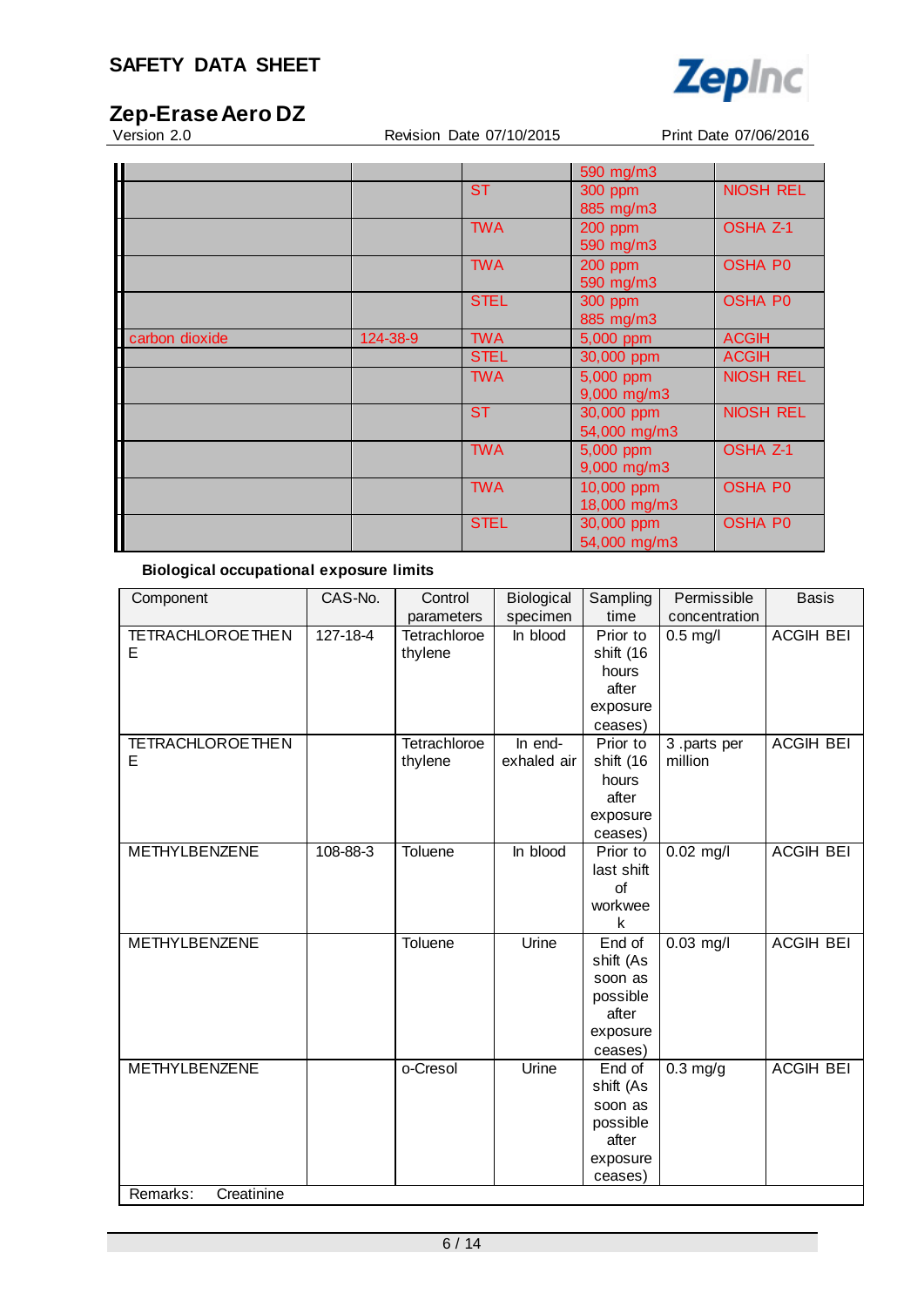

# **Zep-Erase Aero DZ**

| Version 2.0 |         | Revision Date 07/10/2015 |       |                                                                            | Print Date 07/06/2016 |                  |
|-------------|---------|--------------------------|-------|----------------------------------------------------------------------------|-----------------------|------------------|
| 2-BUTANONE  | 78-93-3 | MEK                      | Urine | End of<br>shift (As<br>soon as<br>possible<br>after<br>exposure<br>ceases) | $2 \text{ mg/l}$      | <b>ACGIH BEI</b> |

| Personal protective equipment |                                                                                                                                                                                                            |
|-------------------------------|------------------------------------------------------------------------------------------------------------------------------------------------------------------------------------------------------------|
| Respiratory protection        | : Use respiratory protection unless adequate local exhaust<br>ventilation is provided or exposure assessment demonstrates<br>that exposures are within recommended exposure guidelines.                    |
| Hand protection<br>Remarks    | : The suitability for a specific workplace should be discussed<br>with the producers of the protective gloves.                                                                                             |
| Eye protection                | : Tightly fitting safety goggles<br>Wear face-shield and protective suit for abnormal processing<br>problems.<br>Ensure that eyewash stations and safety showers are close to<br>the workstation location. |
| Skin and body protection      | : Impervious clothing<br>Choose body protection according to the amount and<br>concentration of the dangerous substance at the work place.                                                                 |
| Hygiene measures              | : When using do not eat or drink.<br>When using do not smoke.<br>Wash hands before breaks and at the end of workday.                                                                                       |

## **SECTION 9. PHYSICAL AND CHEMICAL PROPERTIES**

| Appearance                   | : Aerosol containing a compressed gas |
|------------------------------|---------------------------------------|
| Colour                       | : clear, colourless                   |
| Odour                        | : strong, solvent-like                |
| Odour Threshold              | : No data available                   |
| рH                           | $:$ Not applicable                    |
| Melting point/freezing point | : Not applicable                      |
| Boiling point                | No data available                     |
| Flash point                  | not determined                        |
| Evaporation rate             | : 1                                   |
| Flammability (solid, gas)    | : Extremely flammable aerosol.        |
| Upper explosion limit        | : not determined                      |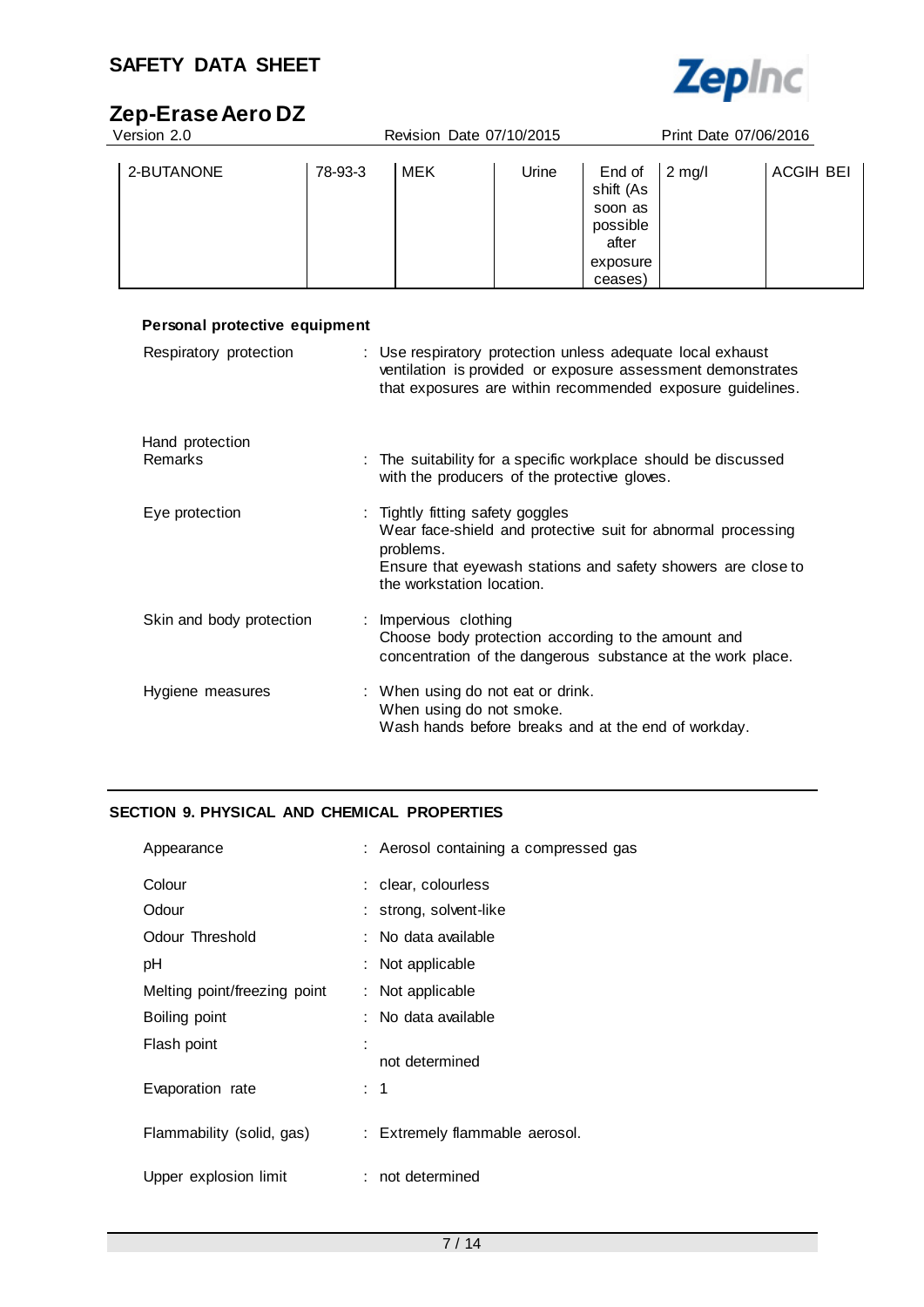# **Zep-Erase Aero DZ**

| Version 2.0                                | Revision Date 07/10/2015 | Print Date 07/06/2016 |
|--------------------------------------------|--------------------------|-----------------------|
| Lower explosion limit                      | : not determined         |                       |
| Vapour pressure                            | : 0.59 hPa               |                       |
| Relative vapour density                    | : No data available      |                       |
| Density                                    | : $0.93$ g/cm3           |                       |
| Solubility(ies)                            |                          |                       |
| Water solubility                           | $:$ insoluble            |                       |
| Solubility in other solvents               | : not determined         |                       |
| Partition coefficient: n-<br>octanol/water | : No data available      |                       |
| Auto-ignition temperature                  | : not determined         |                       |
| Thermal decomposition                      | : No data available      |                       |
| Viscosity                                  |                          |                       |
| Viscosity, kinematic                       | : No data available      |                       |
| Heat of combustion                         | : $20.94$ kJ/g           |                       |
|                                            |                          |                       |

## **SECTION 10. STABILITY AND REACTIVITY**

| Reactivity                            | : Stable                                                                                                                |
|---------------------------------------|-------------------------------------------------------------------------------------------------------------------------|
| Chemical stability                    | : Stable under normal conditions.                                                                                       |
| Possibility of hazardous<br>reactions | : Vapours may form explosive mixture with air.<br>No decomposition if stored and applied as directed.                   |
| Conditions to avoid                   | : Heat, flames and sparks.<br>Extremes of temperature and direct sunlight.                                              |
| Incompatible materials                | : Strong oxidizing agents                                                                                               |
| Hazardous decomposition<br>products   | : Carbon dioxide (CO2)<br>Contact with acids releases sulphur dioxide.<br>Phosgene<br>Chlorine<br>Hydrogen chloride gas |

### **SECTION 11. TOXICOLOGICAL INFORMATION**

## **Acute toxicity**

## **Product:** Acute oral toxicity : Acute toxicity estimate : 4,629 mg/kg Method: Calculation method

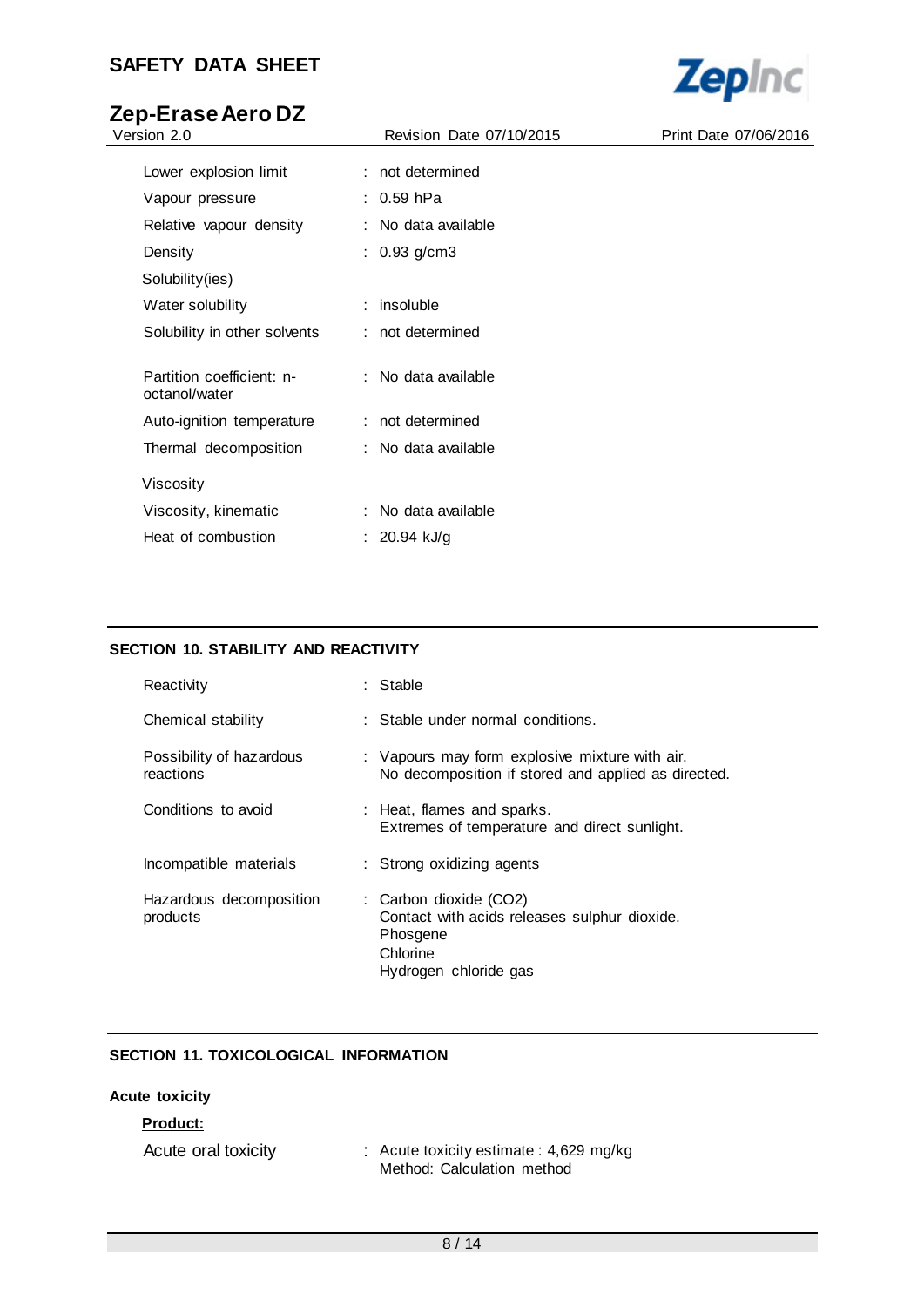

# **Zep-Erase Aero DZ**

| Version 2.0                      | Revision Date 07/10/2015                                                  | Print Date 07/06/2016 |
|----------------------------------|---------------------------------------------------------------------------|-----------------------|
| Acute dermal toxicity            | : Acute toxicity estimate : $> 5,000$ mg/kg<br>Method: Calculation method |                       |
| <b>Components:</b>               |                                                                           |                       |
| tetrachloroethylene:             |                                                                           |                       |
| Acute oral toxicity              | LD50 Oral Rat. 2,629 mg/kg                                                |                       |
| <b>Acute inhalation toxicity</b> | LC50 Rat 34,200 mg/l<br>Exposure time: 8 h                                |                       |
| Acute dermal toxicity            | LD50 Dermal Rabbit: 5,000 mg/kg                                           |                       |
| ethanol:                         |                                                                           |                       |
| Acute oral toxicity              | LD50 Oral Rat 7,060 mg/kg                                                 |                       |
| Acute inhalation toxicity        | LC50 Rat 124.7 mg/l<br>Exposure time: 4 h                                 |                       |
| butanone:                        |                                                                           |                       |
| Acute oral toxicity              | LD50 Oral Rat 2,737 mg/kg                                                 |                       |
| <b>Acute inhalation toxicity</b> | LC50 Mouse 32,000 mg/l<br>Exposure time: 4 h                              |                       |
|                                  | LC50 38,000 mg/l                                                          |                       |
| Acute dermal toxicity            | LD50 Dermal Rabbit. 6,480 mg/kg                                           |                       |
| Alcohols, C9-11, ethoxylated:    |                                                                           |                       |
| Acute oral toxicity              | LD50 Oral Rat. 1,400 mg/kg                                                |                       |

## **Skin corrosion/irritation**

## **Product:**

Remarks: Irritating to skin.

## **Serious eye damage/eye irritation**

### **Product:**

Remarks: Severe eye irritation

### **Respiratory or skin sensitisation**

No data available

## **Germ cell mutagenicity**

No data available

## **Carcinogenicity**

No data available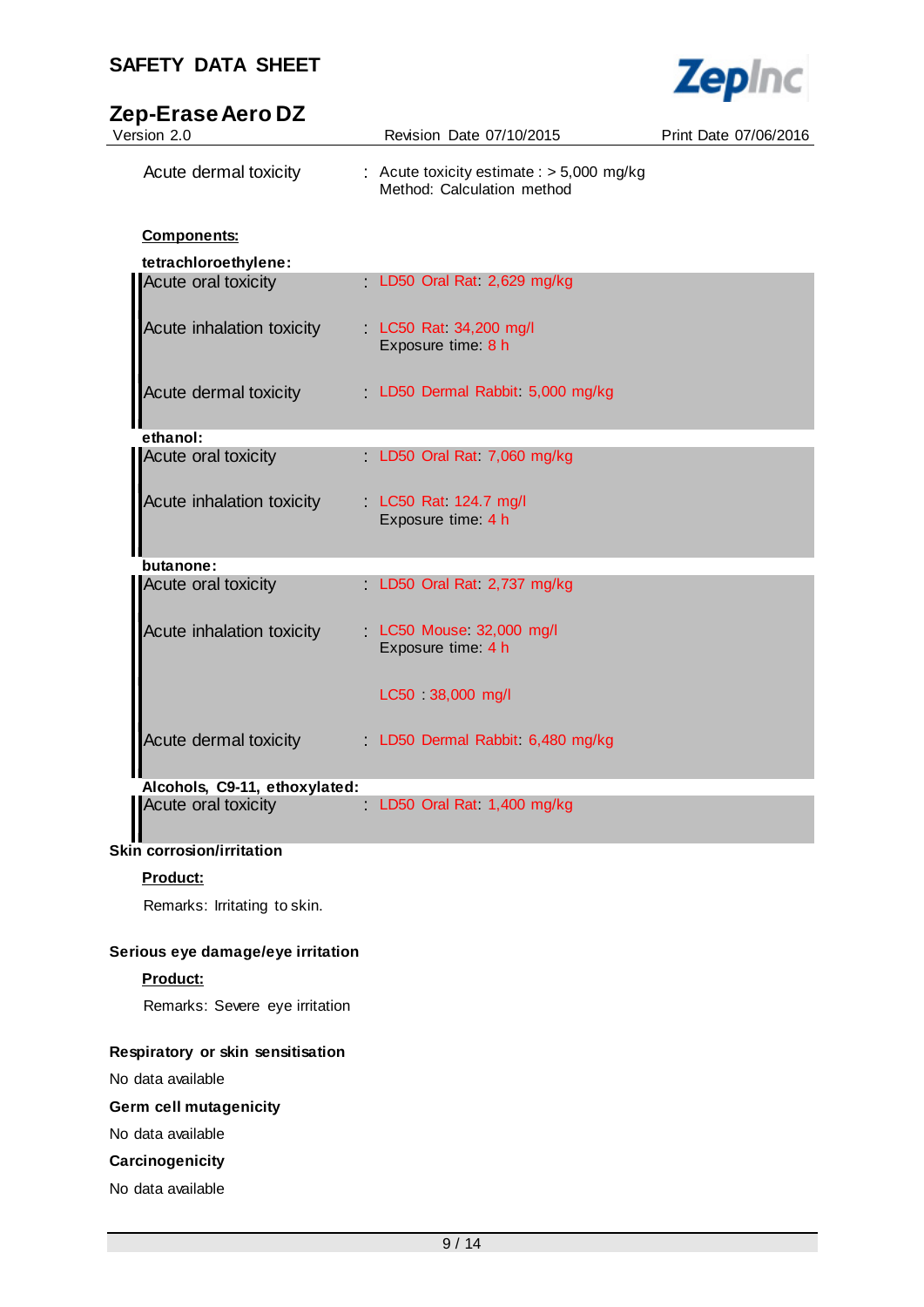

Version 2.0 Revision Date 07/10/2015 Print Date 07/06/2016

**Zepinc** 

#### **Reproductive toxicity**

No data available

**tetrachloroethylene: toluene: ethanol: butanone: carbon dioxide: Alcohols, C9-11, ethoxylated:**

#### **STOT - single exposure**

No data available

#### **STOT - repeated exposure**

No data available

#### **Aspiration toxicity**

No data available

#### **Further information**

#### **Product:**

Remarks: No data available

Remarks: Symptoms of overexposure may be headache, dizziness, tiredness, nausea and vomiting., Concentrations substantially above the TLV value may cause narcotic effects., Solvents may degrease the skin.

#### **SECTION 12. ECOLOGICAL INFORMATION**

#### **Ecotoxicity**

No data available

#### **Persistence and degradability**

No data available **Bioaccumulative potential**

#### **Product:**

| : Remarks: No data available |
|------------------------------|
| : $log Pow: 3.40$            |
|                              |
| $\therefore$ Pow 2.73        |
|                              |
| : $log Pow: 0.29$            |
|                              |

**Mobility in soil**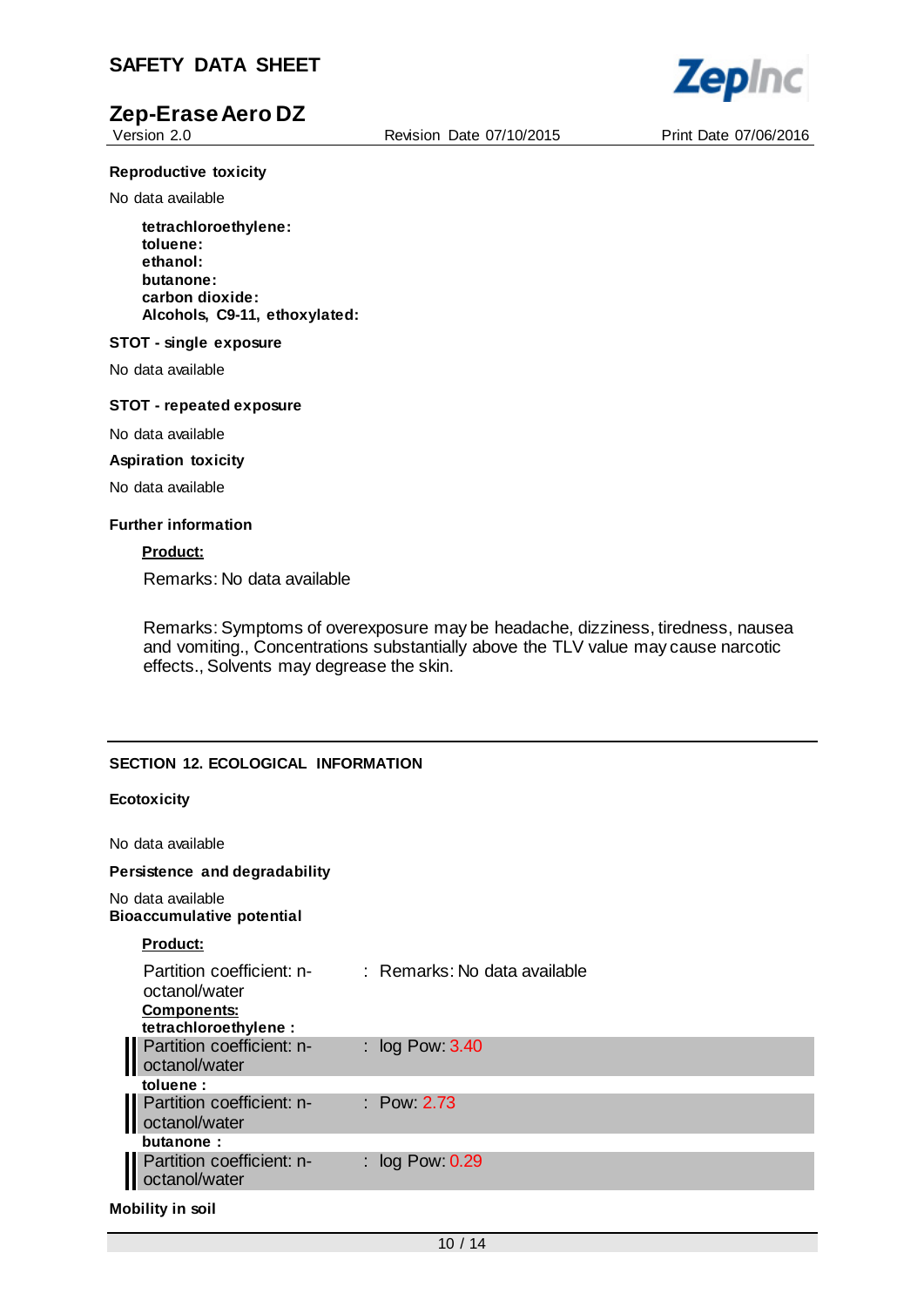| <b>SAFETY DATA SHEET</b>             |                                                                                                                                                                                | <b>Zepinc</b>         |
|--------------------------------------|--------------------------------------------------------------------------------------------------------------------------------------------------------------------------------|-----------------------|
| Zep-Erase Aero DZ<br>Version 2.0     | Revision Date 07/10/2015                                                                                                                                                       | Print Date 07/06/2016 |
| No data available                    |                                                                                                                                                                                |                       |
| Other adverse effects                |                                                                                                                                                                                |                       |
| No data available<br><u>Product:</u> |                                                                                                                                                                                |                       |
| Regulation                           | 40 CFR Protection of Environment; Part 82 Protection of<br>Stratospheric Ozone - CAA Section 602 Class I<br>Substances                                                         |                       |
| Remarks                              | This product neither contains, nor was manufactured<br>with a Class I or Class II ODS as defined by the U.S.<br>Clean Air Act Section 602 (40 CFR 82, Subpt. A, App.A<br>+ B). |                       |
| Additional ecological<br>information | : No data available                                                                                                                                                            |                       |
|                                      | An environmental hazard cannot be excluded in the<br>event of unprofessional handling or disposal., Toxic to<br>aquatic life.                                                  |                       |

## **SECTION 13. DISPOSAL CONSIDERATIONS**

| Disposal methods       |                                                                                                                                                                                                                              |
|------------------------|------------------------------------------------------------------------------------------------------------------------------------------------------------------------------------------------------------------------------|
| Waste from residues    | : The product should not be allowed to enter drains, water<br>courses or the soil.<br>Do not contaminate ponds, waterways or ditches with<br>chemical or used container.<br>Dispose of in accordance with local regulations. |
| Contaminated packaging | : Empty remaining contents.<br>Dispose of as unused product.<br>Do not re-use empty containers.<br>Do not burn, or use a cutting torch on, the empty drum.                                                                   |

## **SECTION 14. TRANSPORT INFORMATION**

Transportation Regulation: 49 CFR (USA): ORM-D, CONSUMER COMMODITY

Transportation Regulation: IMDG (Vessel): UN1950, AEROSOLS, 2.1, - Limited quantity

Transportation Regulation: IATA (Cargo Air): UN1950, Aerosols, flammable, 2.1, - Limited quantity

Transportation Regulation: IATA (Passenger Air): UN1950, Aerosols, flammable, 2.1, - Limited quantity

Transportation Regulation: TDG (Canada): UN1950, AEROSOLS, FLAMMABLE, 2.1, - Limited quantity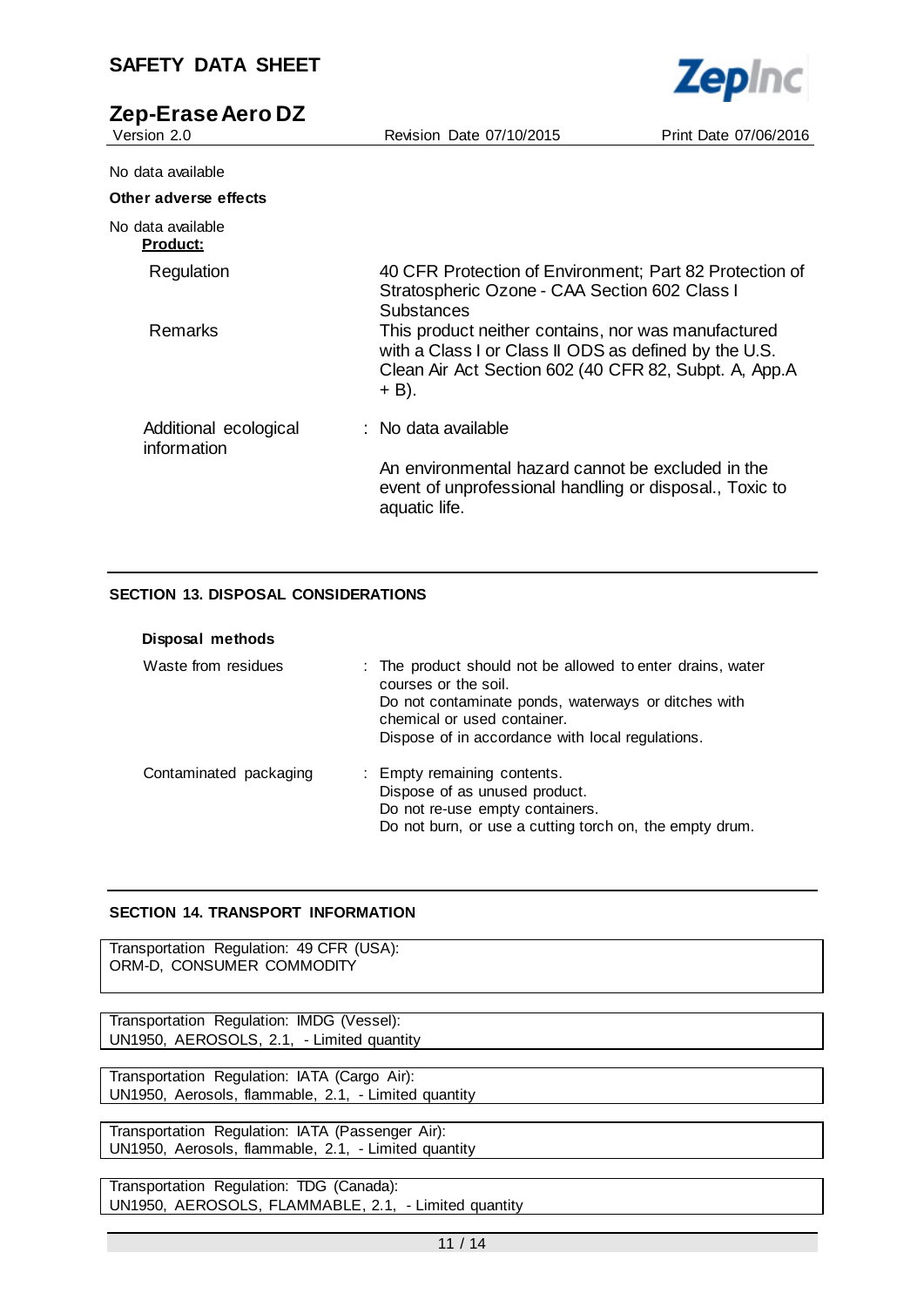

#### SECTION 15. REGULATORY INFORMATION

#### **EPCRA - Emergency Planning and Community Right-to-Know Act**

#### **CERCLA Reportable Quantity**

| Components          | CAS-No.  | Component RQ | Calculated product RQ |
|---------------------|----------|--------------|-----------------------|
|                     |          | (Ibs`        | (Ibs)                 |
| tetrachloroethvlene | 127-18-4 | 100          | 224                   |

#### **SARA 304 Extremely Hazardous Substances Reportable Quantity**

This material does not contain any components with a section 304 EHS RQ.

| SARA 311/312 Hazards      |                     | : Acute Health Hazard<br>Chronic Health Hazard<br>Fire Hazard<br>Sudden Release of Pressure Hazard                                                                                                                                                |                      |                   |
|---------------------------|---------------------|---------------------------------------------------------------------------------------------------------------------------------------------------------------------------------------------------------------------------------------------------|----------------------|-------------------|
| <b>SARA 302</b>           |                     | : No chemicals in this material are subject to the reporting<br>requirements of SARA Title III, Section 302.                                                                                                                                      |                      |                   |
| <b>SARA 313</b>           |                     | : The following components are subject to reporting levels<br>established by SARA Title III, Section 313:<br>tetrachloroethylene<br>toluene                                                                                                       | 127-18-4<br>108-88-3 | 44.56 %<br>29.45% |
| <b>California Prop 65</b> | tetrachloroethylene | WARNING! This product contains a chemical known to the<br>State of California to cause cancer.<br>127-18-4<br>WARNING: This product contains a chemical known to the<br>State of California to cause birth defects or other reproductive<br>harm. |                      |                   |
|                           | toluene             |                                                                                                                                                                                                                                                   | 108-88-3             |                   |

#### **The components of this product are reported in the following inventories:**

| <b>TSCA</b>  | On TSCA Inventory                                      |
|--------------|--------------------------------------------------------|
| <b>DSL</b>   | All components of this product are on the Canadian DSL |
| <b>AICS</b>  | On the inventory, or in compliance with the inventory  |
| <b>NZIOC</b> | Not in compliance with the inventory                   |
| <b>PICCS</b> | On the inventory, or in compliance with the inventory  |
| <b>IECSC</b> | On the inventory, or in compliance with the inventory  |

#### **Inventory Acronym and Validity Area Legend:**

AICS (Australia), DSL (Canada), IECSC (China), REACH (European Union), ENCS (Japan), ISHL (Japan), KECI (Korea), NZIoC (New Zealand), PICCS (Philippines), TCSI (Taiwan), TSCA (USA)

#### **SECTION 16. OTHER INFORMATION**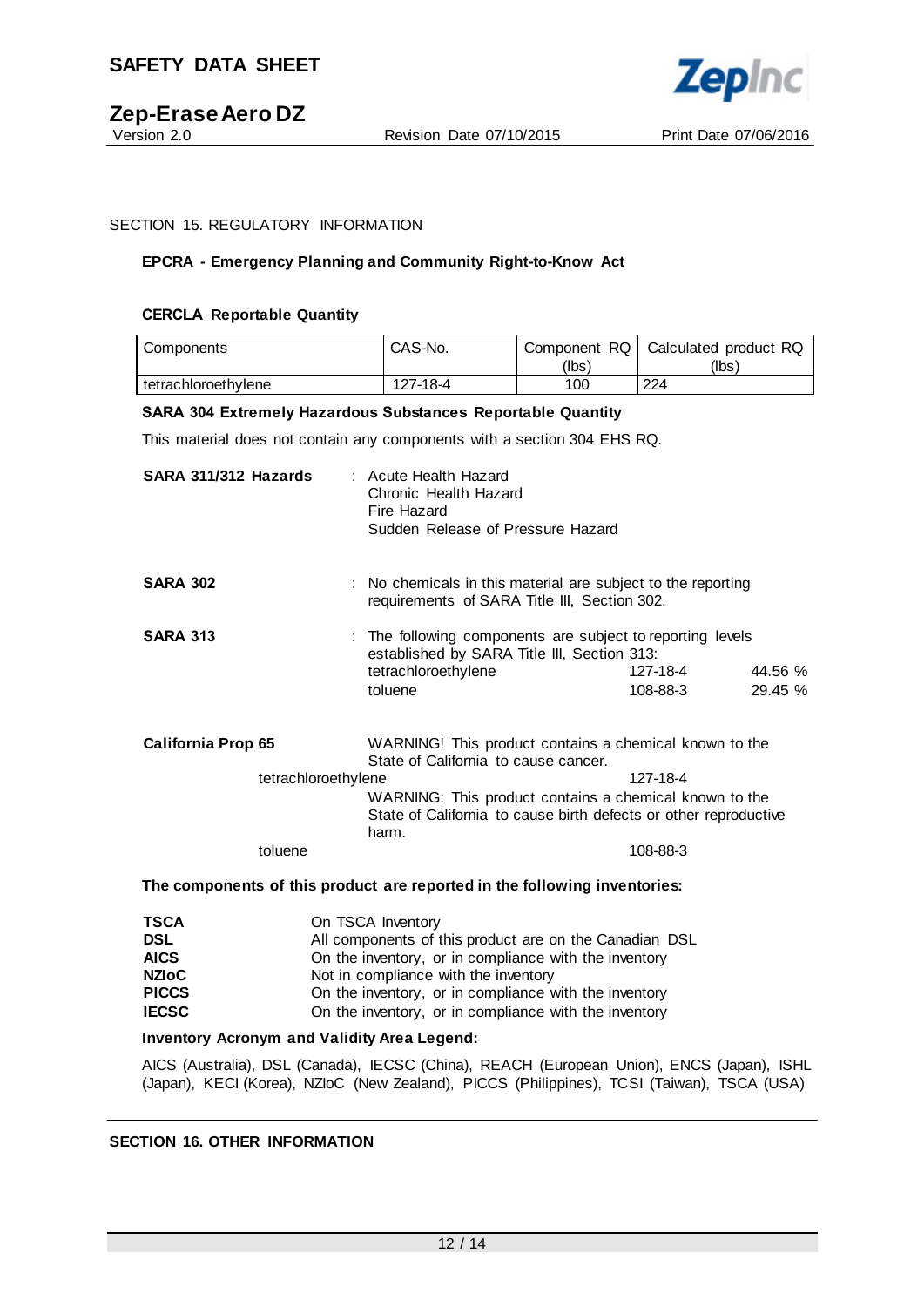

Version 2.0 Revision Date 07/10/2015 Print Date 07/06/2016





### OSHA GHS Label Information:

| Hazard pictograms        |                                                                                                                                                                                                                                                                                                                                                                                                                                                                                                                                                                                                                                                                                                                                                                                                                                                                                                                                                                                                                                                                                                                                                                                                                                                                                                                                                                                                                                                           |
|--------------------------|-----------------------------------------------------------------------------------------------------------------------------------------------------------------------------------------------------------------------------------------------------------------------------------------------------------------------------------------------------------------------------------------------------------------------------------------------------------------------------------------------------------------------------------------------------------------------------------------------------------------------------------------------------------------------------------------------------------------------------------------------------------------------------------------------------------------------------------------------------------------------------------------------------------------------------------------------------------------------------------------------------------------------------------------------------------------------------------------------------------------------------------------------------------------------------------------------------------------------------------------------------------------------------------------------------------------------------------------------------------------------------------------------------------------------------------------------------------|
| Signal w ord             | Danger:                                                                                                                                                                                                                                                                                                                                                                                                                                                                                                                                                                                                                                                                                                                                                                                                                                                                                                                                                                                                                                                                                                                                                                                                                                                                                                                                                                                                                                                   |
| Hazard statements        | Extremely flammable aerosol. Contains gas under pressure; may explode if heated.<br>Causes skin irritation. Causes serious eye irritation. May cause drowsiness or<br>dizziness. May cause cancer. Suspected of damaging fertility or the unborn child. May<br>cause damage to organs through prolonged or repeated exposure if inhaled.                                                                                                                                                                                                                                                                                                                                                                                                                                                                                                                                                                                                                                                                                                                                                                                                                                                                                                                                                                                                                                                                                                                  |
| Precautionary statements | <b>Prevention:</b> Obtain special instructions before use. Do not handle until all safety<br>precautions have been read and understood. Keep aw ay fromheat/sparks/open<br>flames/hot surfaces. No smoking. Do not spray on an open flame or other ignition<br>source. Pressurized container: Do not pierce or burn, even after use. Do not breathe<br>dust/fume/gas/mist/vapours/spray. Wash skin thoroughly after handling. Use only<br>outdoors or in a w ell-ventilated area. Wear eye protection/face protection. Wear<br>protective gloves. Use personal protective equipment as required.<br>Response: IF ON SKIN: Wash with plenty of soap and water. IF INHALED: Remove<br>victim to fresh air and keep at rest in a position comfortable for breathing. Call a<br>POISON CENTER or doctor/physician if you feel unw ell. IF IN EYES: Rinse cautiously<br>with w ater for several minutes. Remove contact lenses, if present and easy to do.<br>Continue rinsing. IF exposed or concerned: Get medical advice/attention. If skin<br>irritation occurs: Get medical advice/attention. If eye irritation persists: Get medical<br>advice/attention. Take off contaminated clothing and w ash before reuse.<br>Storage: Store locked up. Protect from sunlight. Do not expose to temperatures<br>exceeding 50 °C/ 122 °F. Store in a w ell-ventilated place.<br><b>Disposal:</b> Dispose of contents/container in accordance with local regulation. |

| Version:              |            |
|-----------------------|------------|
| <b>Revision Date:</b> | 07/10/2015 |
| Print Date:           | 07/06/2016 |

We believe the statements, technical information and recommendations contained herein are reliable, but they are given without warranty or guarantee of any kind. The information in this document applies to this specific material as supplied. It may not be valid for this material if it is used in combination with any other materials. Users should make their own investigations to determine the suitability and applicability of the information for their particular purposes. This SDS has been prepared by the Compliance Services organization supporting this manufacturer, supplier or distributor.